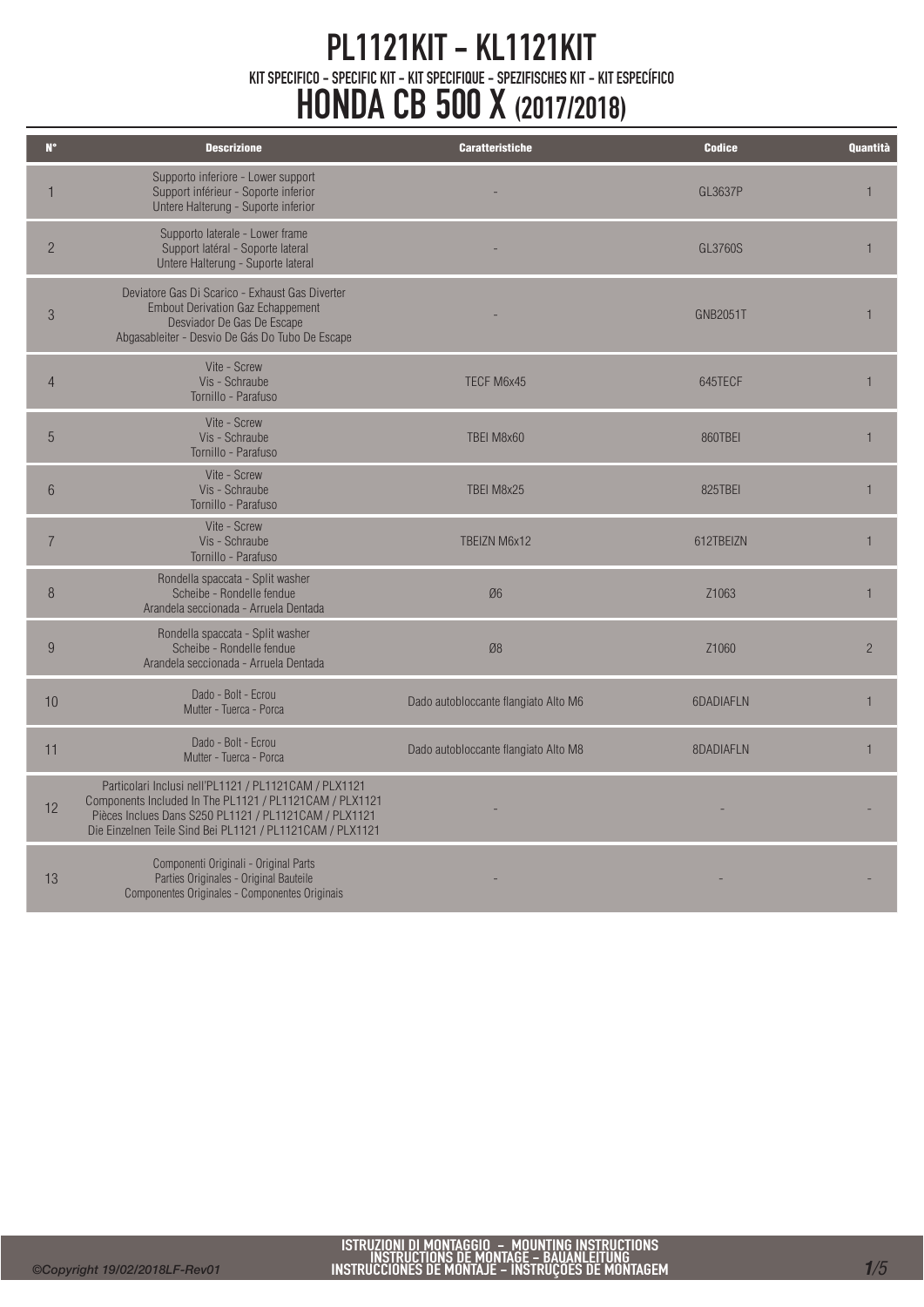



 $10$   $11$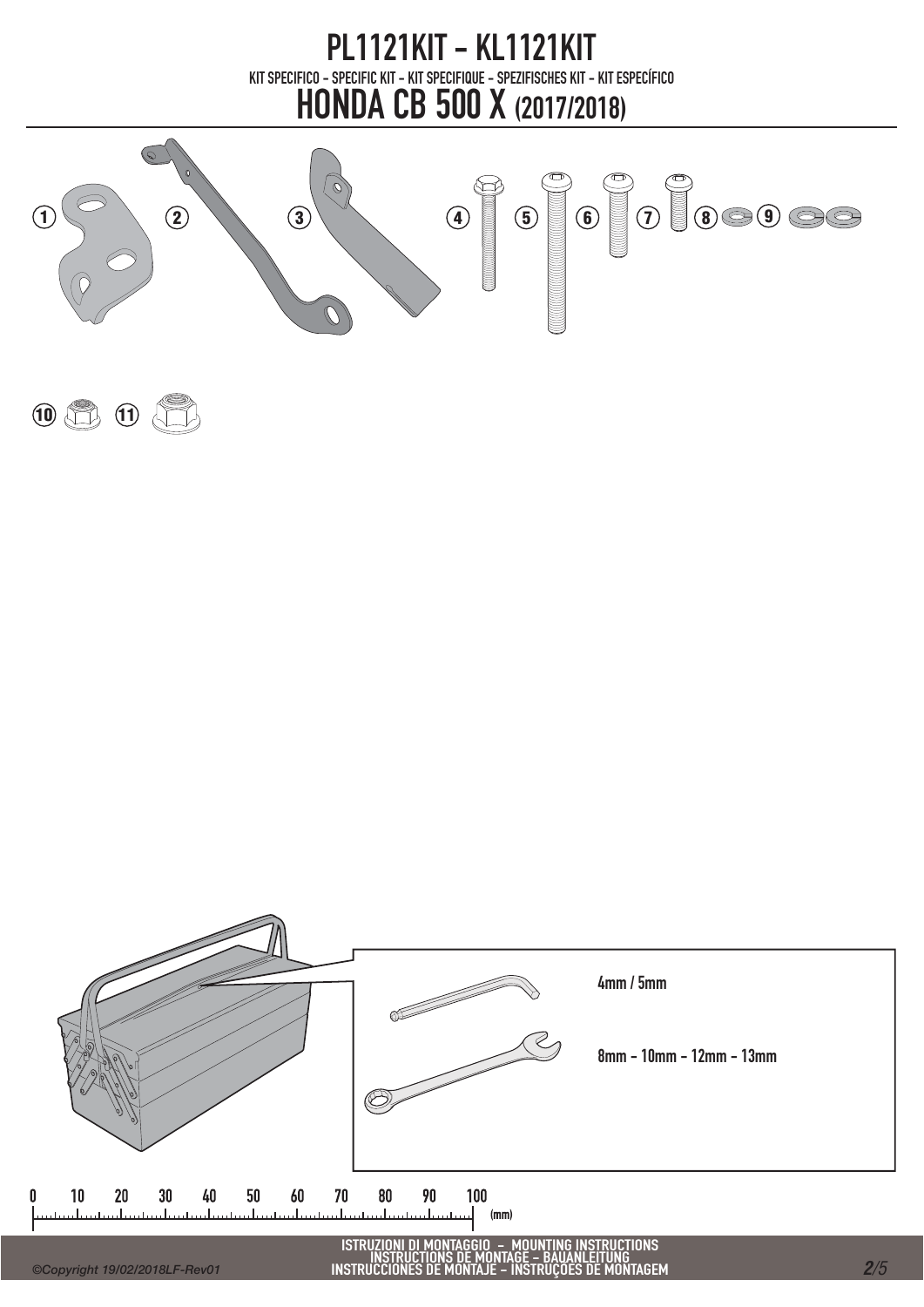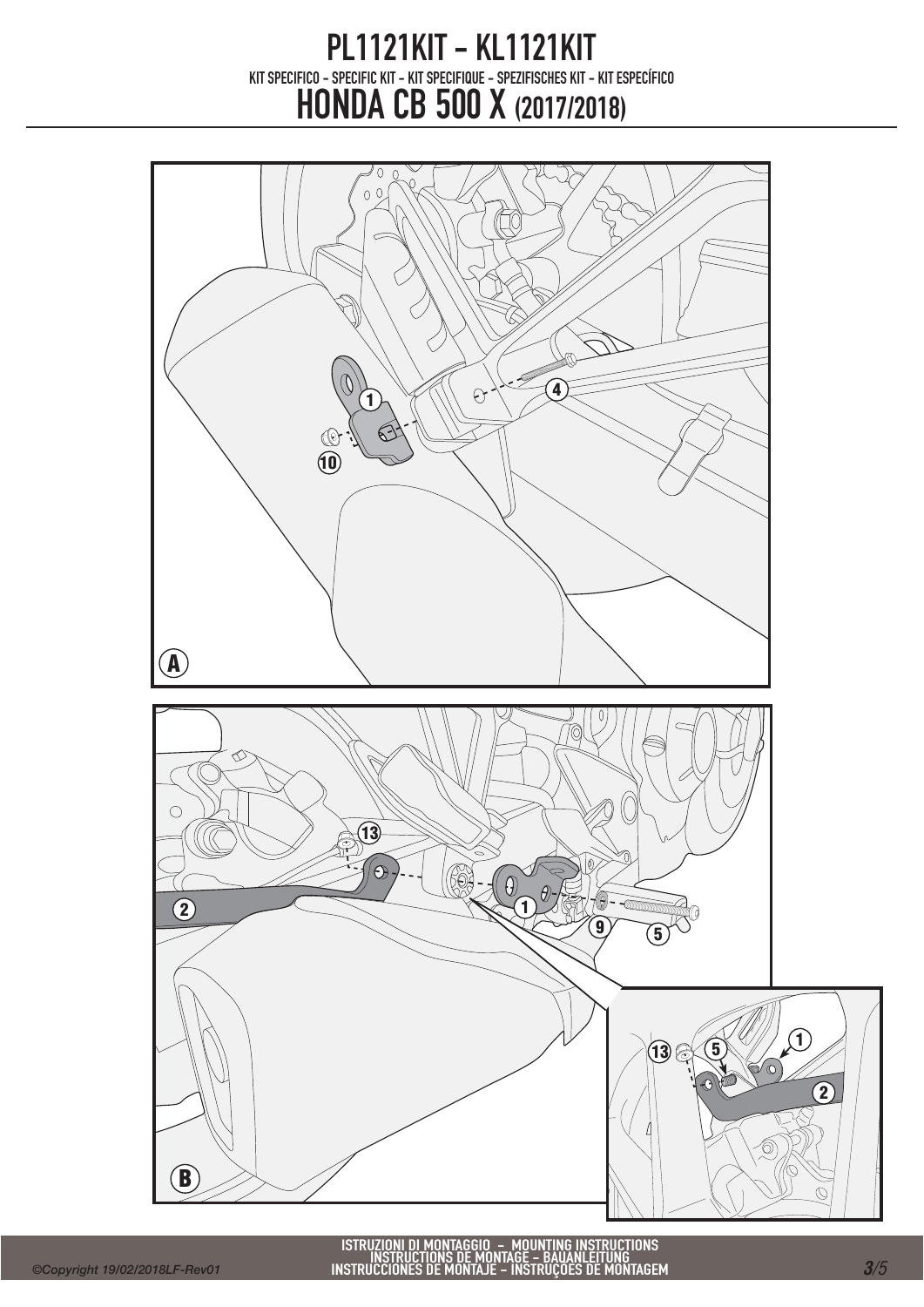